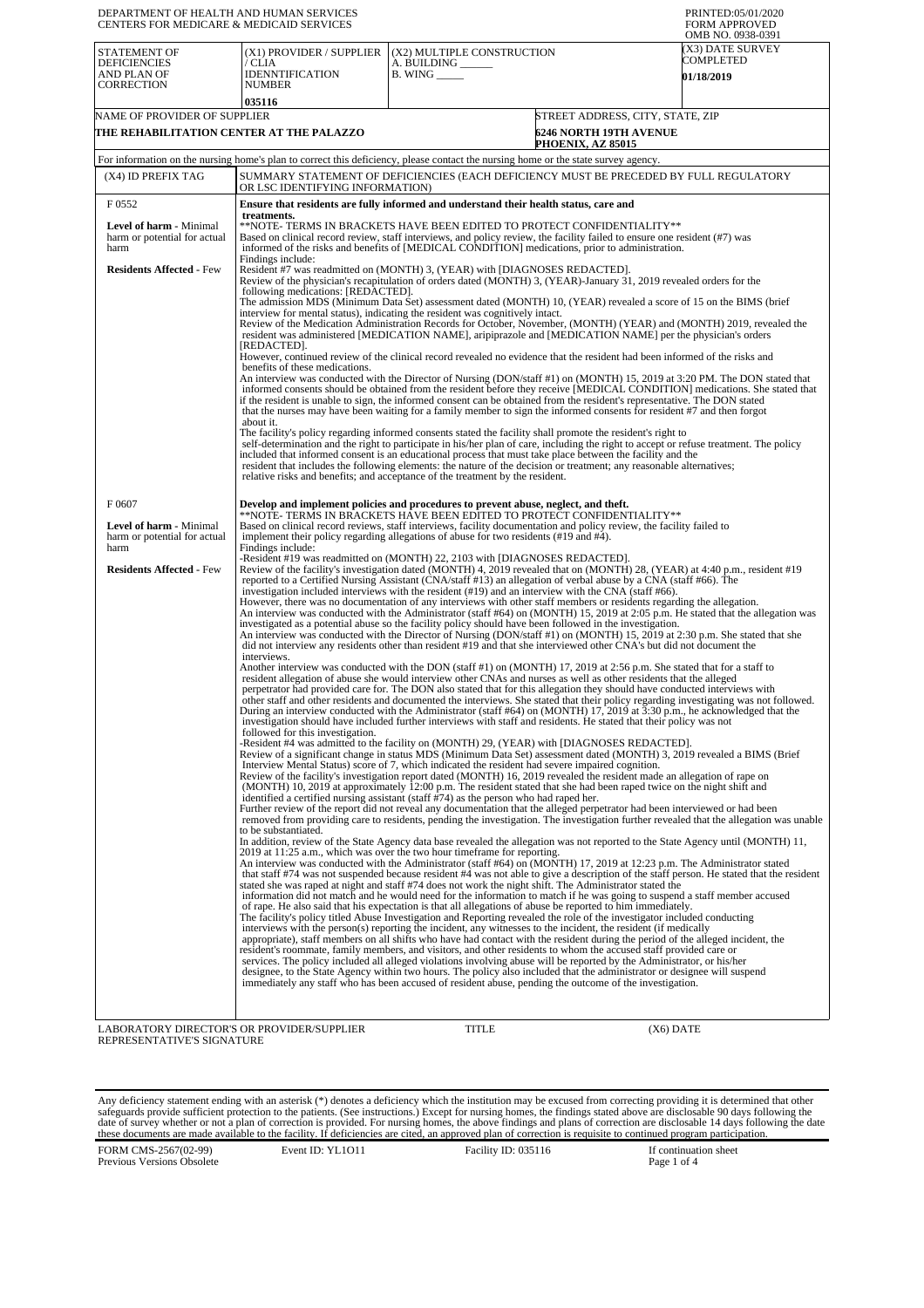| DEPARTMENT OF HEALTH AND HUMAN SERVICES<br>CENTERS FOR MEDICARE & MEDICAID SERVICES |                                                                                                                                                                                                                                                                                                                                                                                                                                                                                                                                                                                                                                                                                                                                                                                                                                                                                                                                                                                                                                                                                                                                                                                                                                                                                                                                                                                                                                                              | PRINTED:05/01/2020<br><b>FORM APPROVED</b>                                                                                                                                                                                                                                                                                                                                                                                                                                                                                                                                                                                                                                                                                                                                                                                                                                                                                                                                                                                                                                                                                                                                                                                                                                                                                                                                                                                                                                                                                                                                                                                                                                                                                                                                                                                                                                                                                                                                                                                                                                                                                                                                                                                                                                                                                                                                                                                                                                                    |                                                                                               |  |  |
|-------------------------------------------------------------------------------------|--------------------------------------------------------------------------------------------------------------------------------------------------------------------------------------------------------------------------------------------------------------------------------------------------------------------------------------------------------------------------------------------------------------------------------------------------------------------------------------------------------------------------------------------------------------------------------------------------------------------------------------------------------------------------------------------------------------------------------------------------------------------------------------------------------------------------------------------------------------------------------------------------------------------------------------------------------------------------------------------------------------------------------------------------------------------------------------------------------------------------------------------------------------------------------------------------------------------------------------------------------------------------------------------------------------------------------------------------------------------------------------------------------------------------------------------------------------|-----------------------------------------------------------------------------------------------------------------------------------------------------------------------------------------------------------------------------------------------------------------------------------------------------------------------------------------------------------------------------------------------------------------------------------------------------------------------------------------------------------------------------------------------------------------------------------------------------------------------------------------------------------------------------------------------------------------------------------------------------------------------------------------------------------------------------------------------------------------------------------------------------------------------------------------------------------------------------------------------------------------------------------------------------------------------------------------------------------------------------------------------------------------------------------------------------------------------------------------------------------------------------------------------------------------------------------------------------------------------------------------------------------------------------------------------------------------------------------------------------------------------------------------------------------------------------------------------------------------------------------------------------------------------------------------------------------------------------------------------------------------------------------------------------------------------------------------------------------------------------------------------------------------------------------------------------------------------------------------------------------------------------------------------------------------------------------------------------------------------------------------------------------------------------------------------------------------------------------------------------------------------------------------------------------------------------------------------------------------------------------------------------------------------------------------------------------------------------------------------|-----------------------------------------------------------------------------------------------|--|--|
| <b>STATEMENT OF</b><br><b>DEFICIENCIES</b><br>AND PLAN OF<br><b>CORRECTION</b>      | (X1) PROVIDER / SUPPLIER<br>/ CLIA<br><b>IDENNTIFICATION</b><br><b>NUMBER</b><br>035116                                                                                                                                                                                                                                                                                                                                                                                                                                                                                                                                                                                                                                                                                                                                                                                                                                                                                                                                                                                                                                                                                                                                                                                                                                                                                                                                                                      | (X2) MULTIPLE CONSTRUCTION<br>A. BUILDING ______<br><b>B.</b> WING ______                                                                                                                                                                                                                                                                                                                                                                                                                                                                                                                                                                                                                                                                                                                                                                                                                                                                                                                                                                                                                                                                                                                                                                                                                                                                                                                                                                                                                                                                                                                                                                                                                                                                                                                                                                                                                                                                                                                                                                                                                                                                                                                                                                                                                                                                                                                                                                                                                     | OMB NO. 0938-0391<br>X3) DATE SURVEY<br>COMPLETED<br><b>01/18/2019</b>                        |  |  |
| NAME OF PROVIDER OF SUPPLIER<br>THE REHABILITATION CENTER AT THE PALAZZO            |                                                                                                                                                                                                                                                                                                                                                                                                                                                                                                                                                                                                                                                                                                                                                                                                                                                                                                                                                                                                                                                                                                                                                                                                                                                                                                                                                                                                                                                              |                                                                                                                                                                                                                                                                                                                                                                                                                                                                                                                                                                                                                                                                                                                                                                                                                                                                                                                                                                                                                                                                                                                                                                                                                                                                                                                                                                                                                                                                                                                                                                                                                                                                                                                                                                                                                                                                                                                                                                                                                                                                                                                                                                                                                                                                                                                                                                                                                                                                                               | STREET ADDRESS, CITY, STATE, ZIP<br><b>6246 NORTH 19TH AVENUE</b><br><b>PHOENIX, AZ 85015</b> |  |  |
| (X4) ID PREFIX TAG                                                                  |                                                                                                                                                                                                                                                                                                                                                                                                                                                                                                                                                                                                                                                                                                                                                                                                                                                                                                                                                                                                                                                                                                                                                                                                                                                                                                                                                                                                                                                              | For information on the nursing home's plan to correct this deficiency, please contact the nursing home or the state survey agency.<br>SUMMARY STATEMENT OF DEFICIENCIES (EACH DEFICIENCY MUST BE PRECEDED BY FULL REGULATORY                                                                                                                                                                                                                                                                                                                                                                                                                                                                                                                                                                                                                                                                                                                                                                                                                                                                                                                                                                                                                                                                                                                                                                                                                                                                                                                                                                                                                                                                                                                                                                                                                                                                                                                                                                                                                                                                                                                                                                                                                                                                                                                                                                                                                                                                  |                                                                                               |  |  |
| F0607                                                                               | OR LSC IDENTIFYING INFORMATION)<br>continued from page 1)                                                                                                                                                                                                                                                                                                                                                                                                                                                                                                                                                                                                                                                                                                                                                                                                                                                                                                                                                                                                                                                                                                                                                                                                                                                                                                                                                                                                    |                                                                                                                                                                                                                                                                                                                                                                                                                                                                                                                                                                                                                                                                                                                                                                                                                                                                                                                                                                                                                                                                                                                                                                                                                                                                                                                                                                                                                                                                                                                                                                                                                                                                                                                                                                                                                                                                                                                                                                                                                                                                                                                                                                                                                                                                                                                                                                                                                                                                                               |                                                                                               |  |  |
| <b>Level of harm - Minimal</b><br>harm or potential for actual<br>harm              |                                                                                                                                                                                                                                                                                                                                                                                                                                                                                                                                                                                                                                                                                                                                                                                                                                                                                                                                                                                                                                                                                                                                                                                                                                                                                                                                                                                                                                                              |                                                                                                                                                                                                                                                                                                                                                                                                                                                                                                                                                                                                                                                                                                                                                                                                                                                                                                                                                                                                                                                                                                                                                                                                                                                                                                                                                                                                                                                                                                                                                                                                                                                                                                                                                                                                                                                                                                                                                                                                                                                                                                                                                                                                                                                                                                                                                                                                                                                                                               |                                                                                               |  |  |
| <b>Residents Affected - Few</b>                                                     |                                                                                                                                                                                                                                                                                                                                                                                                                                                                                                                                                                                                                                                                                                                                                                                                                                                                                                                                                                                                                                                                                                                                                                                                                                                                                                                                                                                                                                                              |                                                                                                                                                                                                                                                                                                                                                                                                                                                                                                                                                                                                                                                                                                                                                                                                                                                                                                                                                                                                                                                                                                                                                                                                                                                                                                                                                                                                                                                                                                                                                                                                                                                                                                                                                                                                                                                                                                                                                                                                                                                                                                                                                                                                                                                                                                                                                                                                                                                                                               |                                                                                               |  |  |
| F0609<br>Level of harm - Minimal<br>harm or potential for actual<br>harm            | Timely report suspected abuse, neglect, or theft and report the results of the<br>investigation to proper authorities.<br>**NOTE- TERMS IN BRACKETS HAVE BEEN EDITED TO PROTECT CONFIDENTIALITY**<br>Based on clinical record review, facility documentation, staff interviews and policy review, the facility failed to report<br>an allegation of sexual abuse for one resident (#4) to the State Agency within the required time frame.                                                                                                                                                                                                                                                                                                                                                                                                                                                                                                                                                                                                                                                                                                                                                                                                                                                                                                                                                                                                                   |                                                                                                                                                                                                                                                                                                                                                                                                                                                                                                                                                                                                                                                                                                                                                                                                                                                                                                                                                                                                                                                                                                                                                                                                                                                                                                                                                                                                                                                                                                                                                                                                                                                                                                                                                                                                                                                                                                                                                                                                                                                                                                                                                                                                                                                                                                                                                                                                                                                                                               |                                                                                               |  |  |
| <b>Residents Affected - Few</b>                                                     | Findings include:<br>included that the allegation was unable to be substantiated.<br>11:25 a.m., which was over the two hour time frame for reporting.<br>to her immediately.                                                                                                                                                                                                                                                                                                                                                                                                                                                                                                                                                                                                                                                                                                                                                                                                                                                                                                                                                                                                                                                                                                                                                                                                                                                                                | Resident #4 was admitted to the facility on (MONTH) 29, (YEAR), with [DIAGNOSES REDACTED].<br>Review of a significant change in status MDS (Minimum Data Set) assessment dated (MONTH) 3, 2019 revealed a BIMS (Brief<br>Interview Mental Status) score of 7, which indicated the resident had severe impaired cognition.<br>Review of the facility's investigation report dated (MONTH) 16, 2019 revealed the resident made an allegation of sexual<br>abuse on (MONTH) 10, 2019 at approximately 12:00 p.m. The resident stated that she had been raped twice on the night shift<br>and identified a certified nursing assistant (staff #74) as the person who had raped her. The investigation further<br>Review of the State Agency data base revealed the allegation was not reported to the State Agency until (MONTH) 11, 2019 at<br>An interview was conducted on (MONTH) 17, 2019 at 11:01 p.m. with the Director of Nursing (DON/staff #1). The DON stated<br>that the resident made the allegation when she was being taken to the dining room for lunch and that staff #74 reported the allegation<br>During an interview conducted with the Administrator (staff #64) on (MONTH) 17, 2019 at 12:23 p.m., the Administrator stated that<br>his expectation is that all allegations of abuse be reported to him immediately.<br>The facility's policy titled Abuse Investigation and Reporting revealed that all alleged violations involving abuse will be<br>reported by the Administrator, or his/her designee, to the State Agency within two hours.                                                                                                                                                                                                                                                                                                                                                                                                                                                                                                                                                                                                                                                                                                                                                                                                                                                                                                                           |                                                                                               |  |  |
| F0610<br>Level of harm - Minimal<br>harm or potential for actual<br>harm            | Respond appropriately to all alleged violations.<br>Findings include:                                                                                                                                                                                                                                                                                                                                                                                                                                                                                                                                                                                                                                                                                                                                                                                                                                                                                                                                                                                                                                                                                                                                                                                                                                                                                                                                                                                        | **NOTE- TERMS IN BRACKETS HAVE BEEN EDITED TO PROTECT CONFIDENTIALITY**<br>Based on facility documentation, clinical record reviews, staff interviews, and policy review, the facility failed to<br>thoroughly investigate two allegations of abuse for two residents (#19 and #4) and failed to protect residents from the<br>potential for further abuse during an investigation for one resident (#4).                                                                                                                                                                                                                                                                                                                                                                                                                                                                                                                                                                                                                                                                                                                                                                                                                                                                                                                                                                                                                                                                                                                                                                                                                                                                                                                                                                                                                                                                                                                                                                                                                                                                                                                                                                                                                                                                                                                                                                                                                                                                                     |                                                                                               |  |  |
| <b>Residents Affected - Few</b>                                                     | interviews.                                                                                                                                                                                                                                                                                                                                                                                                                                                                                                                                                                                                                                                                                                                                                                                                                                                                                                                                                                                                                                                                                                                                                                                                                                                                                                                                                                                                                                                  | -Resident #19 was readmitted on (MONTH) 22, 2103 with [DIAGNOSES REDACTED].<br>Review of the facility investigation dated (MONTH) 4, 2019 revealed that on (MONTH) 28, (YEAR) at 4:40 p.m. resident #19<br>reported to a Certified Nursing Assistant (CNA/staff #13) an allegation of verbal abuse by a CNA (staff #66). The<br>investigation included interviews with the resident (#19) and an interview with a CNA (staff #66), however, there was no<br>documentation of interviews with any other staff members, residents, or family members regarding the allegation.<br>An interview was conducted with the Administrator (staff #64) on (MONTH) 15, 2019 at 2:05 p.m. He stated that the allegation was<br>investigated as a potential abuse so the facility policy should have been followed in the investigation.<br>An interview was conducted with the Director of Nursing (DON/staff #1) on (MONTH) 15, 2019 at 2:30 p.m. She stated that she<br>did not interview any residents other than resident #19 and that she interviewed other CNAs but did not document the                                                                                                                                                                                                                                                                                                                                                                                                                                                                                                                                                                                                                                                                                                                                                                                                                                                                                                                                                                                                                                                                                                                                                                                                                                                                                                                                                                                                           |                                                                                               |  |  |
|                                                                                     | followed for this investigation.<br>should have been suspended.                                                                                                                                                                                                                                                                                                                                                                                                                                                                                                                                                                                                                                                                                                                                                                                                                                                                                                                                                                                                                                                                                                                                                                                                                                                                                                                                                                                              | Another interview was conducted with the DON (staff #1) on (MONTH) 17, 2019 at 2:56 p.m. She stated that for a staff to<br>resident allegation of abuse she would interview other CNAs and nurses as well as other residents that the alleged<br>perpetrator had provided care for. The DON also stated that for this allegation they should have conducted interviews with<br>other staff and other residents and documented the interviews. She stated that their policy regarding investigating was not followed.<br>During an interview conducted with the Administrator (staff #64) on (MONTH) 17, 2019 at 3:30 p.m., he acknowledged that the<br>investigation should have included further interviews with staff and residents. He stated that their policy was not<br>-Resident #4 was admitted to the facility on (MONTH) 29, (YEAR), with [DIAGNOSES REDACTED].<br>Review of a significant change in status MDS (Minimum Data Set) assessment dated (MONTH) 3, 2019 revealed a BIMS (Brief<br>Interview Mental Status) score of 7, which indicated the resident had severe impaired cognition.<br>Review of the facility's investigation report dated (MONTH) 16, 2019 revealed the resident made an allegation of rape on<br>(MONTH) 10, 2019 at approximately 12:00 p.m. The report included the resident stated that she had been raped twice on the<br>night shift and identified a certified nursing assistant (staff #74) as the person who had raped her.<br>Further review of the report revealed the alleged perpetrator had not been interviewed or removed from providing care to<br>residents, pending the investigation. Per the report, the allegation was unable to be substantiated.<br>An interview was conducted on (MONTH) 17, 2019 at 11:01 p.m. with the DON. The DON stated that staff #74 was not suspended<br>because the resident's statement changed when she interviewed the resident and staff #74 did not work the night shift.<br>During an interview conducted with the Administrator (staff #64) on (MONTH) 17, 2019 at 12:26 p.m., the Administrator stated that<br>if an employee has been accused of sexual abuse, he would suspend the employee if the resident is able to give some<br>type of description and the staff was working at the time the alleged incident occurred. He stated that staff #74 does not<br>work the night shift and that since the resident stated that she had been raped at night, he did not think that staff #74 |                                                                                               |  |  |
|                                                                                     | abuse, pending the outcome of the investigation.                                                                                                                                                                                                                                                                                                                                                                                                                                                                                                                                                                                                                                                                                                                                                                                                                                                                                                                                                                                                                                                                                                                                                                                                                                                                                                                                                                                                             | The facility's policy titled Abuse Investigation and Reporting revealed the role of the investigator included conducting<br>interviews with the person(s) reporting the incident, any witnesses to the incident, the resident (if medically<br>appropriate), staff members on all shifts who have had contact with the resident during the period of the alleged incident, the<br>resident's roommate, family members, and visitors, and other residents to whom the accused staff provided care or<br>services. The policy included that the administrator or designee will suspend immediately any staff who has been accused of resident                                                                                                                                                                                                                                                                                                                                                                                                                                                                                                                                                                                                                                                                                                                                                                                                                                                                                                                                                                                                                                                                                                                                                                                                                                                                                                                                                                                                                                                                                                                                                                                                                                                                                                                                                                                                                                                   |                                                                                               |  |  |
| F0655<br><b>Level of harm - Minimal</b>                                             | 48 hours of being admitted                                                                                                                                                                                                                                                                                                                                                                                                                                                                                                                                                                                                                                                                                                                                                                                                                                                                                                                                                                                                                                                                                                                                                                                                                                                                                                                                                                                                                                   | Create and put into place a plan for meeting the resident's most immediate needs within<br>**NOTE- TERMS IN BRACKETS HAVE BEEN EDITED TO PROTECT CONFIDENTIALITY**                                                                                                                                                                                                                                                                                                                                                                                                                                                                                                                                                                                                                                                                                                                                                                                                                                                                                                                                                                                                                                                                                                                                                                                                                                                                                                                                                                                                                                                                                                                                                                                                                                                                                                                                                                                                                                                                                                                                                                                                                                                                                                                                                                                                                                                                                                                            |                                                                                               |  |  |
| harm or potential for actual<br>harm<br><b>Residents Affected - Few</b>             | Based on clinical record reviews and staff and resident interviews, the facility failed to provide two residents (#7 and<br>#9), with a written summary of their baseline care plans.<br>Findings include:<br>-Resident #7 was admitted to the facility on (MONTH) 3, (YEAR), with [DIAGNOSES REDACTED].<br>According to the admission Minimum Data Set (MDS) assessment dated (MONTH) 10, (YEAR), revealed the resident had a Brief<br>Interview for Mental Status score of 15, which indicated the resident had intact cognition.<br>Review of the clinical record revealed the resident was receiving narcotic pain medication, an anticoagulant, antianxiety<br>medication, antipsychotic medication, antidepressant medication and medication for ADHD (attention deficit [MEDICAL<br>CONDITION] disorder).<br>Review of the resident's baseline care plans revealed that care plans had been developed which addressed anticoagulant<br>therapy, [MEDICAL CONDITION] medications, pain and psychosocial needs.<br>However, there was no documentation in the clinical record or on the baseline care plans that the resident was provided a<br>summary of the baseline care plans.<br>An interview was conducted on (MONTH) 14, 2019 at 1:53 p.m., with resident #7. She stated that she had no knowledge of her<br>plan of care. She reported that she was not given a copy of her care plans and that no one had spoken with her about the<br>topic. |                                                                                                                                                                                                                                                                                                                                                                                                                                                                                                                                                                                                                                                                                                                                                                                                                                                                                                                                                                                                                                                                                                                                                                                                                                                                                                                                                                                                                                                                                                                                                                                                                                                                                                                                                                                                                                                                                                                                                                                                                                                                                                                                                                                                                                                                                                                                                                                                                                                                                               |                                                                                               |  |  |
|                                                                                     |                                                                                                                                                                                                                                                                                                                                                                                                                                                                                                                                                                                                                                                                                                                                                                                                                                                                                                                                                                                                                                                                                                                                                                                                                                                                                                                                                                                                                                                              | An interview was conducted on (MONTH) 15, 2019 at 3:20 p.m., with the DON (Director of Nursing) (staff #1). She stated that                                                                                                                                                                                                                                                                                                                                                                                                                                                                                                                                                                                                                                                                                                                                                                                                                                                                                                                                                                                                                                                                                                                                                                                                                                                                                                                                                                                                                                                                                                                                                                                                                                                                                                                                                                                                                                                                                                                                                                                                                                                                                                                                                                                                                                                                                                                                                                   |                                                                                               |  |  |
| FORM CMS-2567(02-99)<br>Previous Versions Obsolete                                  | Event ID: YL1011                                                                                                                                                                                                                                                                                                                                                                                                                                                                                                                                                                                                                                                                                                                                                                                                                                                                                                                                                                                                                                                                                                                                                                                                                                                                                                                                                                                                                                             | Facility ID: 035116                                                                                                                                                                                                                                                                                                                                                                                                                                                                                                                                                                                                                                                                                                                                                                                                                                                                                                                                                                                                                                                                                                                                                                                                                                                                                                                                                                                                                                                                                                                                                                                                                                                                                                                                                                                                                                                                                                                                                                                                                                                                                                                                                                                                                                                                                                                                                                                                                                                                           | If continuation sheet<br>Page 2 of 4                                                          |  |  |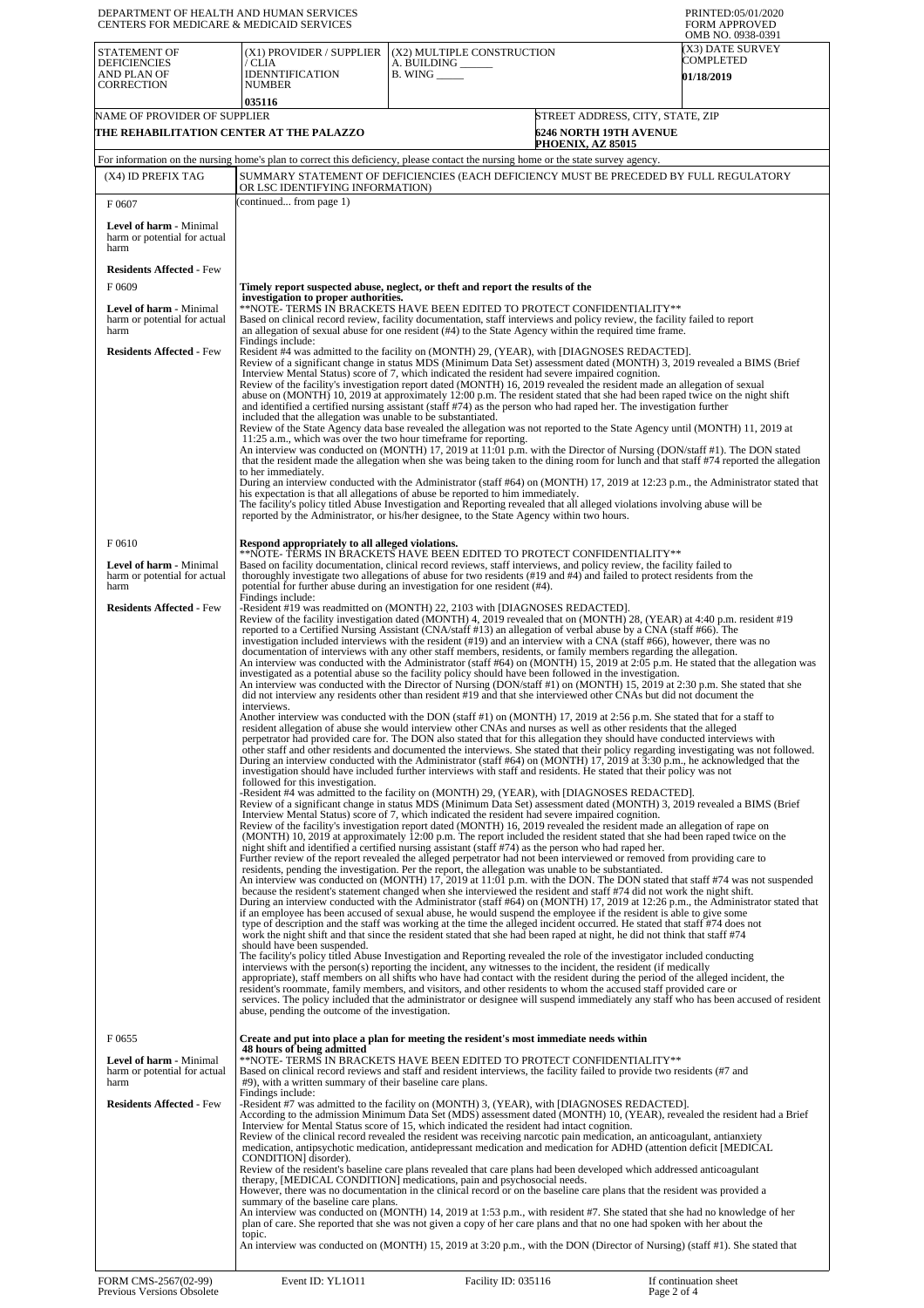| DEPARTMENT OF HEALTH AND HUMAN SERVICES<br><b>CENTERS FOR MEDICARE &amp; MEDICAID SERVICES</b>               |                                                                                                                                                                                                                                                                                                                                                                                                                                                                                                                                                                                                                                                                                                                                                                                                                                                                                                                                                                                                                                                                                                                                                                                                                                                                                                                                                                                                                                                                                                                                                                                                                                                                                                                                                                                                                                                                                                                                                                                                                                                                                                                                                                                                                                                                                                                                                                                                                                                                                                                                                                                                                                                                                                                                                                                                                                                                                                                                                                                                                                                                                                                                                                                                                                                                                                                                                                                                                                                                                                                                                                                                                                                                                                                                                                                                                                                                                                                                                                                                                                                                                                                                                                                                                                                                                                                                                                                                                                                                                                                                                                                                                                                                                                                                                                                                                                                                                                                                                                                                                                                                                                                                                                                                                                                               |                                                                                                                                                                                                                                                                                                                                                                                                                                                                                                                                                                                                                                                                                                                                                                                                                                                                                                                                                                                                                                                                                                                                                                                         | PRINTED:05/01/2020<br><b>FORM APPROVED</b><br>OMB NO. 0938-0391 |  |  |
|--------------------------------------------------------------------------------------------------------------|---------------------------------------------------------------------------------------------------------------------------------------------------------------------------------------------------------------------------------------------------------------------------------------------------------------------------------------------------------------------------------------------------------------------------------------------------------------------------------------------------------------------------------------------------------------------------------------------------------------------------------------------------------------------------------------------------------------------------------------------------------------------------------------------------------------------------------------------------------------------------------------------------------------------------------------------------------------------------------------------------------------------------------------------------------------------------------------------------------------------------------------------------------------------------------------------------------------------------------------------------------------------------------------------------------------------------------------------------------------------------------------------------------------------------------------------------------------------------------------------------------------------------------------------------------------------------------------------------------------------------------------------------------------------------------------------------------------------------------------------------------------------------------------------------------------------------------------------------------------------------------------------------------------------------------------------------------------------------------------------------------------------------------------------------------------------------------------------------------------------------------------------------------------------------------------------------------------------------------------------------------------------------------------------------------------------------------------------------------------------------------------------------------------------------------------------------------------------------------------------------------------------------------------------------------------------------------------------------------------------------------------------------------------------------------------------------------------------------------------------------------------------------------------------------------------------------------------------------------------------------------------------------------------------------------------------------------------------------------------------------------------------------------------------------------------------------------------------------------------------------------------------------------------------------------------------------------------------------------------------------------------------------------------------------------------------------------------------------------------------------------------------------------------------------------------------------------------------------------------------------------------------------------------------------------------------------------------------------------------------------------------------------------------------------------------------------------------------------------------------------------------------------------------------------------------------------------------------------------------------------------------------------------------------------------------------------------------------------------------------------------------------------------------------------------------------------------------------------------------------------------------------------------------------------------------------------------------------------------------------------------------------------------------------------------------------------------------------------------------------------------------------------------------------------------------------------------------------------------------------------------------------------------------------------------------------------------------------------------------------------------------------------------------------------------------------------------------------------------------------------------------------------------------------------------------------------------------------------------------------------------------------------------------------------------------------------------------------------------------------------------------------------------------------------------------------------------------------------------------------------------------------------------------------------------------------------------------------------------------------------------------|-----------------------------------------------------------------------------------------------------------------------------------------------------------------------------------------------------------------------------------------------------------------------------------------------------------------------------------------------------------------------------------------------------------------------------------------------------------------------------------------------------------------------------------------------------------------------------------------------------------------------------------------------------------------------------------------------------------------------------------------------------------------------------------------------------------------------------------------------------------------------------------------------------------------------------------------------------------------------------------------------------------------------------------------------------------------------------------------------------------------------------------------------------------------------------------------|-----------------------------------------------------------------|--|--|
| <b>STATEMENT OF</b><br><b>DEFICIENCIES</b><br>AND PLAN OF<br><b>CORRECTION</b>                               | (X1) PROVIDER / SUPPLIER<br>/ CLIA<br><b>IDENNTIFICATION</b><br><b>NUMBER</b>                                                                                                                                                                                                                                                                                                                                                                                                                                                                                                                                                                                                                                                                                                                                                                                                                                                                                                                                                                                                                                                                                                                                                                                                                                                                                                                                                                                                                                                                                                                                                                                                                                                                                                                                                                                                                                                                                                                                                                                                                                                                                                                                                                                                                                                                                                                                                                                                                                                                                                                                                                                                                                                                                                                                                                                                                                                                                                                                                                                                                                                                                                                                                                                                                                                                                                                                                                                                                                                                                                                                                                                                                                                                                                                                                                                                                                                                                                                                                                                                                                                                                                                                                                                                                                                                                                                                                                                                                                                                                                                                                                                                                                                                                                                                                                                                                                                                                                                                                                                                                                                                                                                                                                                 | (X2) MULTIPLE CONSTRUCTION<br>A. BUILDING<br>$B.$ WING $\_\_\_\_\_\_\$                                                                                                                                                                                                                                                                                                                                                                                                                                                                                                                                                                                                                                                                                                                                                                                                                                                                                                                                                                                                                                                                                                                  | (X3) DATE SURVEY<br>COMPLETED<br>01/18/2019                     |  |  |
| NAME OF PROVIDER OF SUPPLIER<br>THE REHABILITATION CENTER AT THE PALAZZO                                     | 035116                                                                                                                                                                                                                                                                                                                                                                                                                                                                                                                                                                                                                                                                                                                                                                                                                                                                                                                                                                                                                                                                                                                                                                                                                                                                                                                                                                                                                                                                                                                                                                                                                                                                                                                                                                                                                                                                                                                                                                                                                                                                                                                                                                                                                                                                                                                                                                                                                                                                                                                                                                                                                                                                                                                                                                                                                                                                                                                                                                                                                                                                                                                                                                                                                                                                                                                                                                                                                                                                                                                                                                                                                                                                                                                                                                                                                                                                                                                                                                                                                                                                                                                                                                                                                                                                                                                                                                                                                                                                                                                                                                                                                                                                                                                                                                                                                                                                                                                                                                                                                                                                                                                                                                                                                                                        | STREET ADDRESS, CITY, STATE, ZIP<br><b>6246 NORTH 19TH AVENUE</b>                                                                                                                                                                                                                                                                                                                                                                                                                                                                                                                                                                                                                                                                                                                                                                                                                                                                                                                                                                                                                                                                                                                       |                                                                 |  |  |
|                                                                                                              |                                                                                                                                                                                                                                                                                                                                                                                                                                                                                                                                                                                                                                                                                                                                                                                                                                                                                                                                                                                                                                                                                                                                                                                                                                                                                                                                                                                                                                                                                                                                                                                                                                                                                                                                                                                                                                                                                                                                                                                                                                                                                                                                                                                                                                                                                                                                                                                                                                                                                                                                                                                                                                                                                                                                                                                                                                                                                                                                                                                                                                                                                                                                                                                                                                                                                                                                                                                                                                                                                                                                                                                                                                                                                                                                                                                                                                                                                                                                                                                                                                                                                                                                                                                                                                                                                                                                                                                                                                                                                                                                                                                                                                                                                                                                                                                                                                                                                                                                                                                                                                                                                                                                                                                                                                                               | <b>PHOENIX, AZ 85015</b><br>For information on the nursing home's plan to correct this deficiency, please contact the nursing home or the state survey agency.                                                                                                                                                                                                                                                                                                                                                                                                                                                                                                                                                                                                                                                                                                                                                                                                                                                                                                                                                                                                                          |                                                                 |  |  |
| (X4) ID PREFIX TAG                                                                                           |                                                                                                                                                                                                                                                                                                                                                                                                                                                                                                                                                                                                                                                                                                                                                                                                                                                                                                                                                                                                                                                                                                                                                                                                                                                                                                                                                                                                                                                                                                                                                                                                                                                                                                                                                                                                                                                                                                                                                                                                                                                                                                                                                                                                                                                                                                                                                                                                                                                                                                                                                                                                                                                                                                                                                                                                                                                                                                                                                                                                                                                                                                                                                                                                                                                                                                                                                                                                                                                                                                                                                                                                                                                                                                                                                                                                                                                                                                                                                                                                                                                                                                                                                                                                                                                                                                                                                                                                                                                                                                                                                                                                                                                                                                                                                                                                                                                                                                                                                                                                                                                                                                                                                                                                                                                               | SUMMARY STATEMENT OF DEFICIENCIES (EACH DEFICIENCY MUST BE PRECEDED BY FULL REGULATORY                                                                                                                                                                                                                                                                                                                                                                                                                                                                                                                                                                                                                                                                                                                                                                                                                                                                                                                                                                                                                                                                                                  |                                                                 |  |  |
| F0655<br>Level of harm - Minimal<br>harm or potential for actual<br>harm<br><b>Residents Affected - Few</b>  | OR LSC IDENTIFYING INFORMATION)<br>(continued from page 2)<br>the process is to complete the baseline care plan on paper and after 24 hours, the resident signs the care plan and is<br>given a copy. She said if a resident refused to sign or was unable to sign, there should be some kind of notation. She<br>stated that it is a new process, we're still getting used to it. When asked about the lack of signature on resident #7's<br>baseline care plan she stated that if there was no signature, it could have been misplaced or forgotten.<br>-Resident #9 was admitted to the facility on (MONTH) 8, (YEAR), with [DIAGNOSES REDACTED].<br>Review of the clinical record revealed that baseline care plans dated (MONTH) 8, (YEAR) had been developed to address<br>various care areas.<br>An admission MDS assessment dated (MONTH) 15, (YEAR) included the resident had a BIMS score of 14, indicating she was<br>cognitively intact.<br>Further review of the clinical record including the baseline care plans revealed no documentation that the resident was<br>provided a summary of the baseline care plans.<br>An interview was conducted with the resident on (MONTH) 14, 2019 at 10:45 a.m. She stated that she didn't know anything<br>about a care plan, but thought it would be nice to know about it. She said that she would like to feel involved in her plan of care.<br>An interview was conducted on (MONTH) 16, 2019 at 12:41 p.m., with a licensed practical nurse (staff #11). She stated that<br>after the resident signs the baseline care plan, the nurses make a copy of it and puts the copy in the resident's chart,                                                                                                                                                                                                                                                                                                                                                                                                                                                                                                                                                                                                                                                                                                                                                                                                                                                                                                                                                                                                                                                                                                                                                                                                                                                                                                                                                                                                                                                                                                                                                                                                                                                                                                                                                                                                                                                                                                                                                                                                                                                                                                                                                                                                                                                                                                                                                                                                                                                                                                                                                                                                                                                                                                                                                                                                                                                                                                                                                                                                                                                                                                                                                                                                                                                                                                                                                                                                                                                                                                                                                                                                |                                                                                                                                                                                                                                                                                                                                                                                                                                                                                                                                                                                                                                                                                                                                                                                                                                                                                                                                                                                                                                                                                                                                                                                         |                                                                 |  |  |
| F0658<br>Level of harm - Minimal<br>harm or potential for actual                                             | That way we both have a copy.<br>for two residents $(\#19 \text{ and } \#47)$ .                                                                                                                                                                                                                                                                                                                                                                                                                                                                                                                                                                                                                                                                                                                                                                                                                                                                                                                                                                                                                                                                                                                                                                                                                                                                                                                                                                                                                                                                                                                                                                                                                                                                                                                                                                                                                                                                                                                                                                                                                                                                                                                                                                                                                                                                                                                                                                                                                                                                                                                                                                                                                                                                                                                                                                                                                                                                                                                                                                                                                                                                                                                                                                                                                                                                                                                                                                                                                                                                                                                                                                                                                                                                                                                                                                                                                                                                                                                                                                                                                                                                                                                                                                                                                                                                                                                                                                                                                                                                                                                                                                                                                                                                                                                                                                                                                                                                                                                                                                                                                                                                                                                                                                               | Ensure services provided by the nursing facility meet professional standards of quality.<br>**NOTE- TERMS IN BRACKETS HAVE BEEN EDITED TO PROTECT CONFIDENTIALITY**                                                                                                                                                                                                                                                                                                                                                                                                                                                                                                                                                                                                                                                                                                                                                                                                                                                                                                                                                                                                                     |                                                                 |  |  |
| harm<br><b>Residents Affected - Some</b>                                                                     | Based on clinical record reviews and staff interviews, the facility failed to ensure that physician's orders were followed<br>Findings include:<br>-Resident #47 was admitted to the facility on (MONTH) 17, 2013, with readmissions on (MONTH) 14, (YEAR) and (MONTH) 16,<br>2019. [DIAGNOSES REDACTED].<br>An admission MDS assessment dated (MONTH) 26, (YEAR) included the resident scored a 15 on the BIMS (Brief Interview for<br>Mental Status), indicating intact cognition.<br>Physician orders dated (MONTH) 30, (YEAR) included for Nephrostomy site care every shift; monitor for redness and swelling;<br>keep the catheter bags below the bladder; and monitor for signs and symptoms of a UTI. The orders also included to monitor<br>nephrostomy tube drainage every shift.<br>A care plan dated (MONTH) 30, (YEAR) included the resident had nephrostomy tubes in place related to [MEDICAL CONDITION].<br>The goal was for the resident to remain free from catheter related trauma through the review date. Interventions included<br>the following: catheter care every shift; monitor/record/report to M.D. signs or symptoms of UTI (blood tinged urine,<br>burning, cloudiness, no output, deepening of urine color, urinary frequency, foul smelling urine, fever).<br>Review of a nursing progress note dated (MONTH) 4, (YEAR) revealed the total output from both nephrostomy bags was 1950 ml<br>for the previous 12 hours.<br>A nursing progress note dated (MONTH) 18, (YEAR) revealed the nephrostomy tube output on the resident's right side was 900<br>ml, but the left side was unknown as the resident was lying on it and being unwilling to have it looked at.<br>There was no additional documentation in the nursing progress notes regarding the nephrostomy tube output amounts for<br>(MONTH) (YEAR).<br>Review of the Medication Administration Record [REDACTED]. As a result, there was no documentation on the MAR indicated<br>[REDACTED].<br>A physician's order dated (MONTH) 4, (YEAR) (YEAR) included to monitor nephrostomy tube drainage every shift.<br>Review of the MAR for (MONTH) (YEAR) revealed the above order. For (MONTH) 4 and 14 on the 7p-7a shift, there was no<br>documentation of any output from the right and left nephrostomy tube, and on (MONTH) 28 on the 7a-7p shift, there was no<br>output amount documented for the right tube.<br>On (MONTH) 16, 2019 at 2:52 p.m., an interview was conducted with a licensed practical nurse (LPN/staff #11). She stated<br>that she has cared for resident #47. She stated that her process was to empty the nephrostomy bag, measure the urine<br>output, then input the information into the computer.<br>-Resident #19 was readmitted on (MONTH) 22, 2013, with [DIAGNOSES REDACTED].<br>Review of the quarterly Minimum Data Set (MDS) assessment dated (MONTH) 3, (YEAR), revealed the resident had a Brief<br>Interview for Mental Status (BIMS) score of 15, which indicated intact cognition.<br>Review of the physician's orders revealed an order dated (MONTH) 19, (YEAR) to be started on (MONTH) 20, (YEAR) for<br>[MEDICATION NAME] cream 5%, apply per direction topically one time only for scabies until (MONTH) 21, (YEAR). The order<br>included to apply cream to body, neck, behind ears, and down to soles of feet getting in between fingers/toes. Leave on 10<br>hours and shower off in a.m. Change all bed linens after shower.<br>Review of the Medication Administration Record [REDACTED]. However, there was no documentation that the cream for scabies<br>was applied as ordered. The MAR further included a response of 9 (other/see nurse notes) regarding the [MEDICATION NAME]<br>cream.<br>However, review of the nurse's progress notes for (MONTH) 19, (YEAR) revealed no documentation regarding the administration<br>of the [MEDICATION NAME] cream.<br>Further review of the MAR for (MONTH) 21, (YEAR) revealed the [MEDICATION NAME] cream was to start on (MONTH) 20,<br>(YEAR).<br>However, a response of 9 was again documented.<br>Review of the corresponding nurse's progress notes for (MONTH) 21, (YEAR) revealed the following documentation: no cream<br>available.<br>An interview was conducted with a Licensed Practical Nurse (LPN/staff #11) on (MONTH) 18, 2019 at 9:09 a.m. She stated that<br>when there is a physician's order and the medication or treatment is not available, staff should call the pharmacy and call the<br>physician to see if a stock item could be used. She stated that if the nurse documented the code (9) it refers you to<br>the nurses notes, and there should have been an entry done at that time. She also stated if the nurse documented that there was no<br>cream available, then the resident did not receive the treatment at that time.<br>An interview was conducted with the Director of Nursing (DON/staff #1) on (MONTH) 18, 2019 at 10:09 a.m. She stated that her<br>expectation is that the physician's order be followed as written. She stated that if the order is on the TAR and the<br>medication is not available, the nurse should notify the physician, follow any orders given and document in the nurses<br>notes. |                                                                                                                                                                                                                                                                                                                                                                                                                                                                                                                                                                                                                                                                                                                                                                                                                                                                                                                                                                                                                                                                                                                                                                                         |                                                                 |  |  |
| F0691<br>Level of harm - Minimal<br>harm or potential for actual<br>harm<br><b>Residents Affected - Some</b> | requires such services.<br>Findings include:<br>Review of the physician's orders [REDACTED].                                                                                                                                                                                                                                                                                                                                                                                                                                                                                                                                                                                                                                                                                                                                                                                                                                                                                                                                                                                                                                                                                                                                                                                                                                                                                                                                                                                                                                                                                                                                                                                                                                                                                                                                                                                                                                                                                                                                                                                                                                                                                                                                                                                                                                                                                                                                                                                                                                                                                                                                                                                                                                                                                                                                                                                                                                                                                                                                                                                                                                                                                                                                                                                                                                                                                                                                                                                                                                                                                                                                                                                                                                                                                                                                                                                                                                                                                                                                                                                                                                                                                                                                                                                                                                                                                                                                                                                                                                                                                                                                                                                                                                                                                                                                                                                                                                                                                                                                                                                                                                                                                                                                                                  | administer the treatment, because the cream was not available. She stated she would have reported to the oncoming nurse<br>that she was unable to administer the treatment and the oncoming nurse would need to call the pharmacy and the physician.<br>She stated the documentation does not indicate that the treatment was completed or that the physician's order was followed.<br>Provide appropriate colostomy, urostomy, or ileostomy care/services for a resident who<br>**NOTE- TERMS IN BRACKETS HAVE BEEN EDITED TO PROTECT CONFIDENTIALITY**<br>Based on clinical record review, staff interviews and policy review, the facility failed to ensure that care and services<br>were provided as ordered for one resident (#19), with a suprapubic catheter.<br>Resident #19 was readmitted on (MONTH) 22, 2013, with [DIAGNOSES REDACTED].<br>Review of a physician's history and physical dated (MONTH) 10, (YEAR) revealed the resident's<br>suprapubic catheter occasionally becomes clogged and that staff are able to flush and resolve.<br>-clean the suprapubic catheter site with normal saline/wound cleanser, pat dry, apply [MEDICATION NAME] cream and cover with |                                                                 |  |  |
| FORM CMS-2567(02-99)<br>Previous Versions Obsolete                                                           | Event ID: YL1011                                                                                                                                                                                                                                                                                                                                                                                                                                                                                                                                                                                                                                                                                                                                                                                                                                                                                                                                                                                                                                                                                                                                                                                                                                                                                                                                                                                                                                                                                                                                                                                                                                                                                                                                                                                                                                                                                                                                                                                                                                                                                                                                                                                                                                                                                                                                                                                                                                                                                                                                                                                                                                                                                                                                                                                                                                                                                                                                                                                                                                                                                                                                                                                                                                                                                                                                                                                                                                                                                                                                                                                                                                                                                                                                                                                                                                                                                                                                                                                                                                                                                                                                                                                                                                                                                                                                                                                                                                                                                                                                                                                                                                                                                                                                                                                                                                                                                                                                                                                                                                                                                                                                                                                                                                              | Facility ID: 035116                                                                                                                                                                                                                                                                                                                                                                                                                                                                                                                                                                                                                                                                                                                                                                                                                                                                                                                                                                                                                                                                                                                                                                     | If continuation sheet<br>Page 3 of 4                            |  |  |